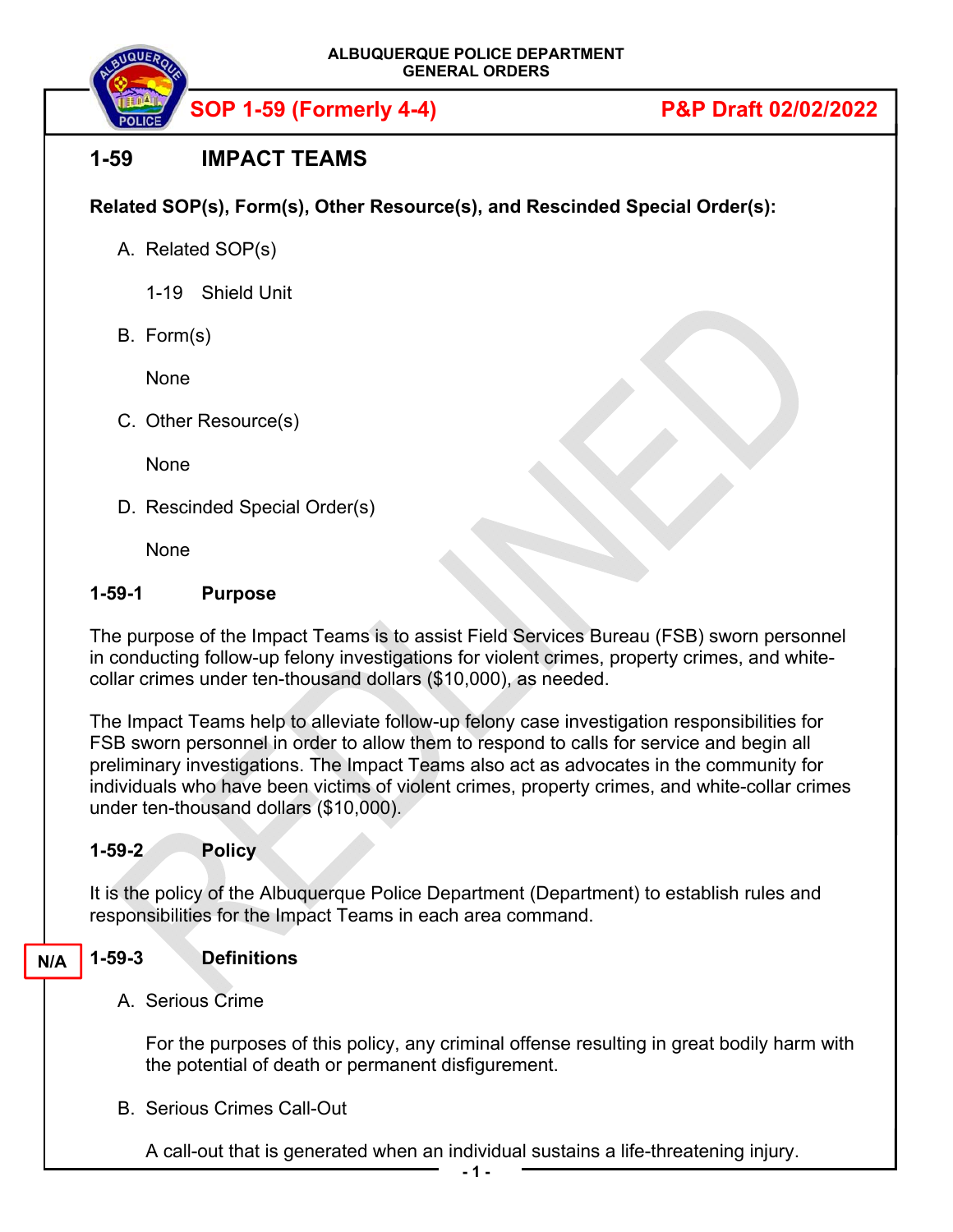

# **SOP 1-59 (Formerly 4-4) P&P Draft 02/02/2022**

#### **1-59-4 Rules and Responsibilities 7**

- A. The Impact Teams shall have case responsibility on follow-up felony investigations that meet the following criteria:
	- 1. Aggravated assault not involving a firearm;
	- 2. Aggravated battery not involving a firearm;
	- 3. All burglaries;
	- 4. Felony larceny that requires a warrant or follow-up investigation;
	- 5. Felony criminal damage incidents not involving a firearm that requires a warrant or follow-up investigation;
	- 6. Domestic violence involving the use of a firearm;
	- 7. Felony-level domestic violence when a search and/or arrest warrant is required;
	- 8. Serious crimes call-outs;
	- 9. White collar investigations under ten-thousand dollars (\$10,000); and
	- 10. Any investigation or activity the Investigative Services Division chain of command assigns.
- B. At the discretion of the Impact Teams supervisor, the Impact Teams shall assist FSB sworn personnel with the following:
	- 1. Obtaining arrest and search warrants;
	- 2. Felony case follow-up; and
	- 3. Case investigation guidance.
- C. Impact Teams Case Assignment
	- 1. The Impact Teams Sergeant shall be assign cases to an Impact Teams Detective for follow-up when the case meets initial Impact Teams case criteria as listed in this Standard Operating Procedure (SOP), as well as each of the following subcategories:
		- a. The case holds viable investigative leads;
		- b. There is sufficient evidence to support probable cause; and
		- c. The case involves a cooperative victim who agrees to participate in prosecution.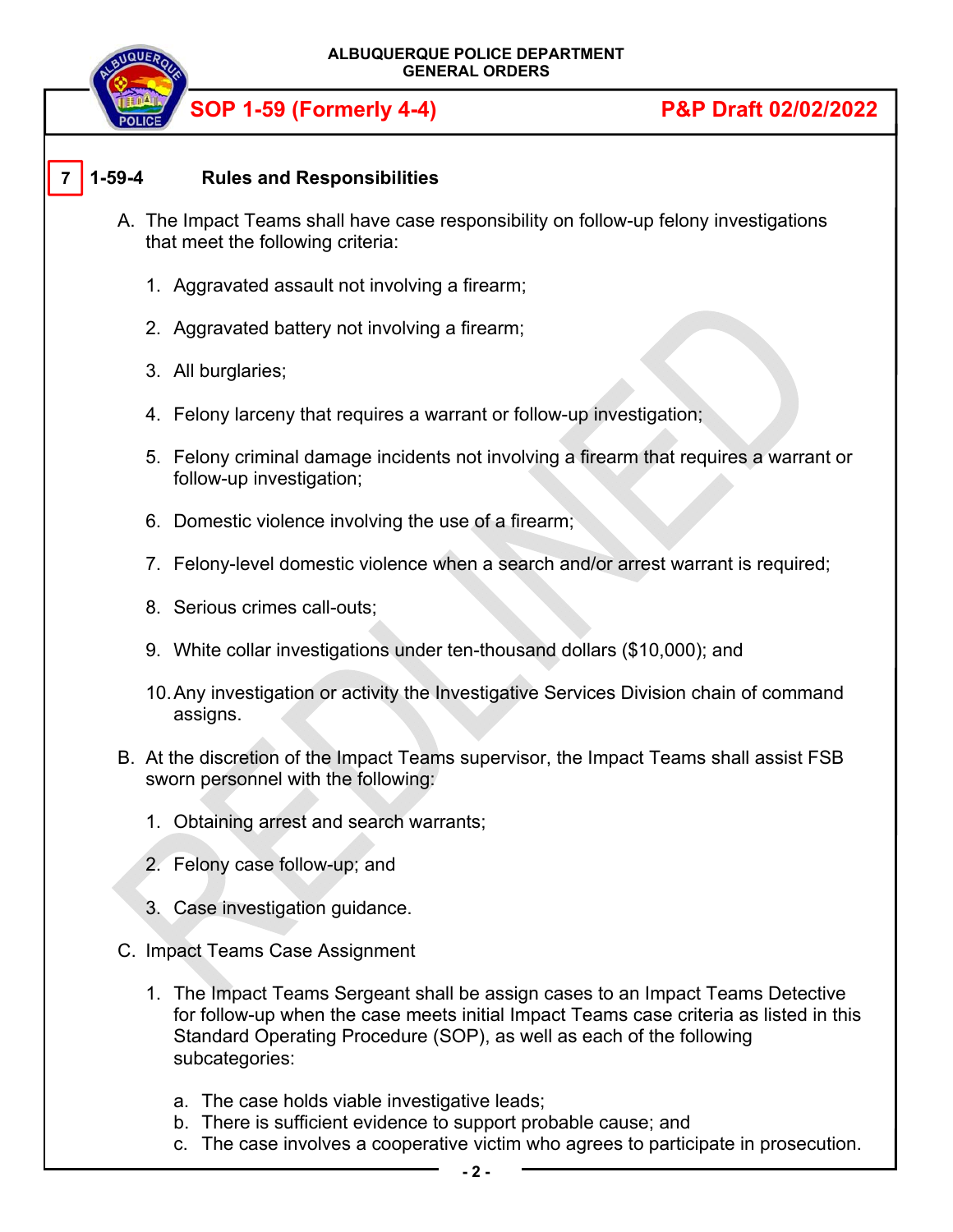

**SOP 1-59 (Formerly 4-4) P&P Draft 02/02/2022**

- 2. When an Impact Teams Sergeant is evaluating cases for assignment and has consulted with the Bernalillo County Second Judicial District Attorney's Office (DA's Office) and they decline to prosecute a case prior to or after assignment, the Case Agent may close the case pending further leads.
- 3. For cases in which an Impact Teams Detective responds to a call-out and has consulted with the DA's Office and they decline to prosecute, the case may be closed pending further leads.
- D. Call-Out Procedures/On-Call (Non-Serious Crimes Call-outs)
	- 1. For incidents that meet the criteria outlined in this SOP, primary Impact Teams Detectives shall:
		- a. Determine whether a call-out meets case assignment criteria or if the case shall be forwarded for follow-up investigation;
			- i. The primary Impact Teams Detective shall respond when an incident that requires obtaining an arrest warrant and/or search warrant, an immediate case follow-up, or at the direction of the affected Impact Teams supervisor.
		- b. Respond to the scene within one (1) hour upon notification if a call-out is determined; and
		- c. Notify the affected Impact Teams supervisor if the incident does not meet case assignment criteria.
	- 2. For incidents that do not meet case assignment criteria, the affected Impact Teams supervisor or their designee shall notify the appropriate sworn personnel who are responsible for case responsibility or the call-out activation, and shall ensure the information is captured in the Computer-Aided Dispatch (CAD) system.
- E. FSB Case Responsibility
	- 1. FSB sworn personnel shall complete the case and forward it to the District Attorney through the Shield Unit when the case meets any of the following criteria (refer to SOP Shield Unit for sanction classifications and additional duties):
		- a. When an individual is in custody and sworn personnel have probable cause for an arrest;
		- b. A case includes identification of the suspected individual(s) and there is no further investigation needed; and/or
		- c. No search or arrest warrant is needed.

**N/A**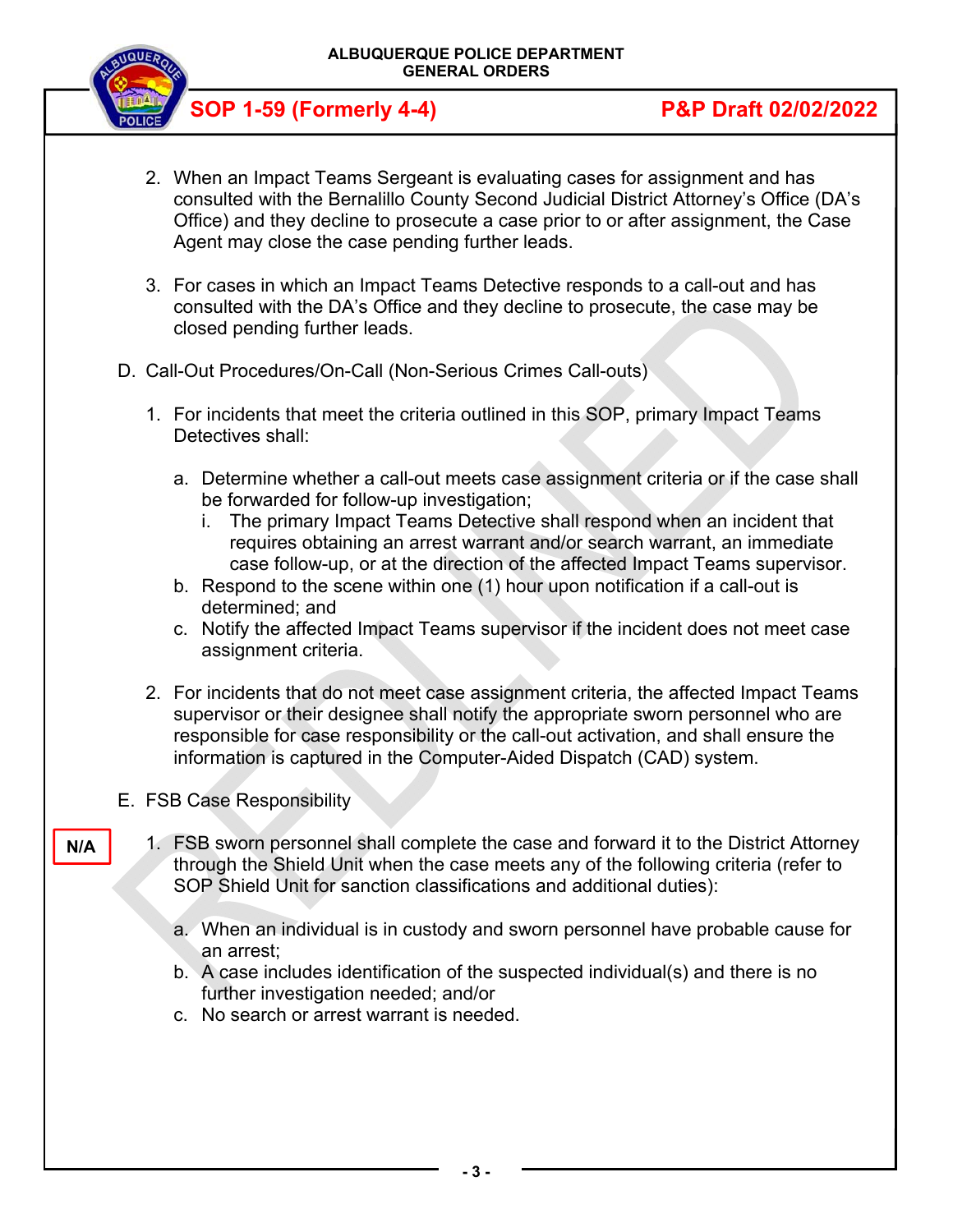

**SOP 1-59 (Formerly 4-4) P&P Draft 02/02/2022**

# **1-59 IMPACT TEAMS**

## **Related SOP(s), Form(s), Other Resource(s), and Rescinded Special Order(s):**

A. Related SOP(s)

1-19 Shield Unit 4-53 Homicide Unit (Currently 5-3)

Scientific Evidence Division (Currently 5-5)

2-60 Preliminary and Follow-up Criminal Investigations 2-91 Investigation of Violent Crimes

B. Form(s)

None

C. Other Resource(s)

None

- D. Rescinded Special Order(s)
	- **D.** None

SO 20-02 Violent Crimes Reduction Division – Impact Taskforce Pilot Initiative

### **1-59-1 Purpose**

The purpose of the Impact Teams is to assist Field Services Bureau (FSB) sworn personnel in conducting follow-up felony investigations for violent crimes, property crimes, and whitecollar crimes under ten-thousand dollars (\$10,000), as needed.

The Impact Teams help to alleviate follow-up felony case investigation responsibilities for FSB sworn personnel, in order to allow them to respond to calls for service and begin all preliminary investigations. The Impact Teams also act as advocates in the community for individuals who have been victims of violent crimes, property crimes, and white-collar crimes under ten-thousand dollars (\$10,000).

### **1-59-2 Policy**

It is the policy of the Albuquerque Police Department (Department) to establish rules and responsibilities for the Impact Teams in each area command.

#### **1-59-3 Definitions N/A**

A. Serious Crime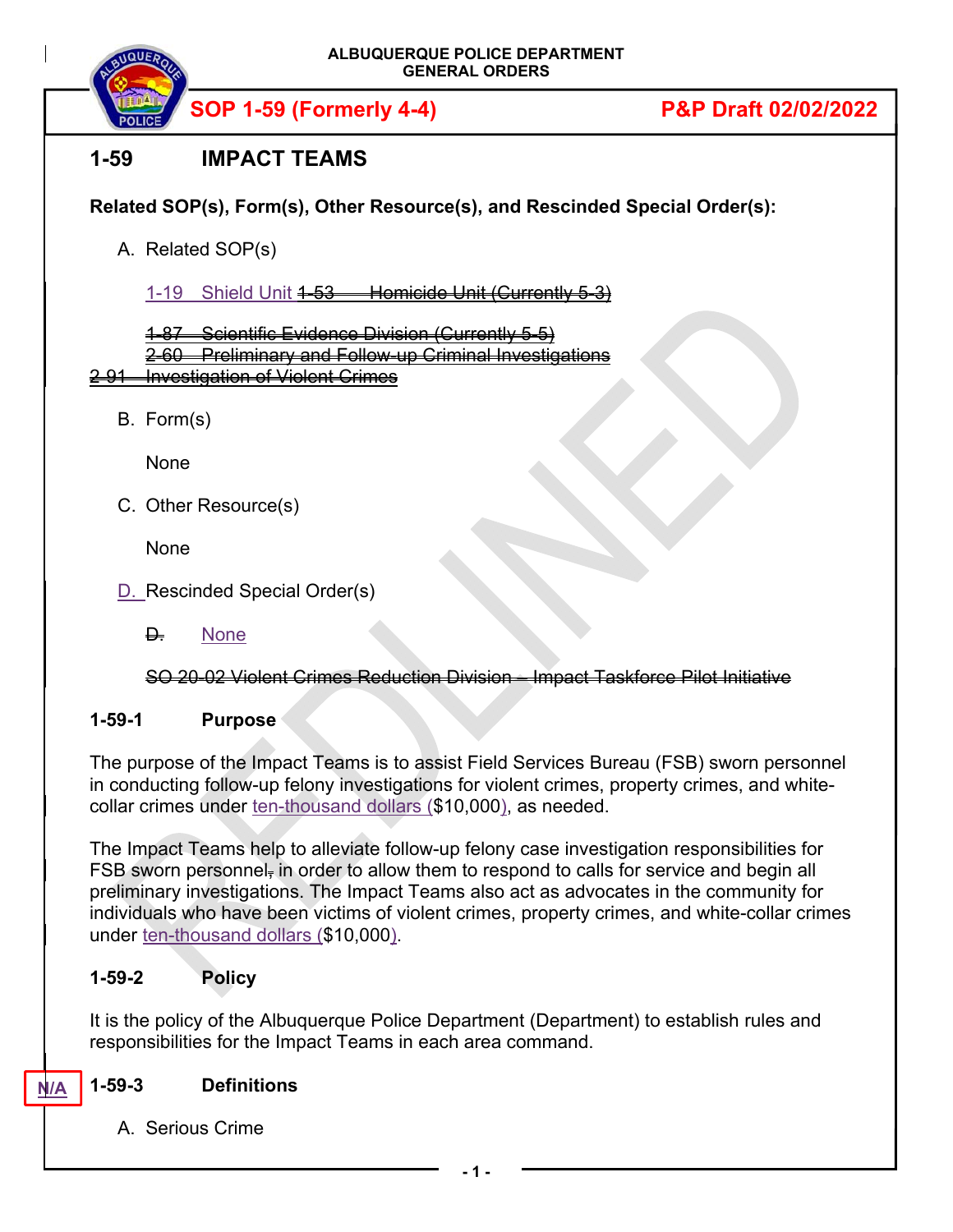| ALBUQUERQUE POLICE DEPARTMENT<br><b>GENERAL ORDERS</b> |                                                                                                                                           |                                                                                                                                                                                                                                                                                           |                                 |  |
|--------------------------------------------------------|-------------------------------------------------------------------------------------------------------------------------------------------|-------------------------------------------------------------------------------------------------------------------------------------------------------------------------------------------------------------------------------------------------------------------------------------------|---------------------------------|--|
|                                                        |                                                                                                                                           | <b>SOP 1-59 (Formerly 4-4)</b>                                                                                                                                                                                                                                                            | <b>P&amp;P Draft 02/02/2022</b> |  |
|                                                        |                                                                                                                                           | For the purposes of this policy, any criminal offense resulting in grievous-great bodily<br>harm (GBH)-with the potential of death or permanent disfigurement.                                                                                                                            |                                 |  |
|                                                        | <b>B. Serious Crimes Call-Out</b>                                                                                                         |                                                                                                                                                                                                                                                                                           |                                 |  |
|                                                        |                                                                                                                                           | A serious crimes call-out is call-out that is generated when an individual sustains a life-<br>threatening injury that creates a substantial risk of death or that causes death or<br>serious and protracted disfigurement, or impairment of the function of any bodily organ<br>er limb. |                                 |  |
| 1-59-4                                                 |                                                                                                                                           | <b>Rules and Responsibilities</b>                                                                                                                                                                                                                                                         |                                 |  |
|                                                        | A. The Impact Teams shall have case responsibility on follow-up felony investigations<br>that meet the following criteria for assignment: |                                                                                                                                                                                                                                                                                           |                                 |  |
|                                                        |                                                                                                                                           | 1. Aggravated assault not involving a firearm;                                                                                                                                                                                                                                            |                                 |  |
|                                                        |                                                                                                                                           | 2. Aggravated battery not involving a firearm;                                                                                                                                                                                                                                            |                                 |  |
|                                                        |                                                                                                                                           | 3. All burglaries;                                                                                                                                                                                                                                                                        |                                 |  |
|                                                        |                                                                                                                                           | 4. Felony larceny that requires a warrant or follow-up investigation;                                                                                                                                                                                                                     |                                 |  |
|                                                        |                                                                                                                                           | 5. Felony criminal damage incidents not involving a firearm that requires a warrant or<br>follow--up investigation;                                                                                                                                                                       |                                 |  |
|                                                        |                                                                                                                                           | 6. Domestic violence involving the use of a firearm;                                                                                                                                                                                                                                      |                                 |  |
|                                                        |                                                                                                                                           | 7. Felony-level domestic violence when a search and/or arrest warrant is required;                                                                                                                                                                                                        |                                 |  |
|                                                        |                                                                                                                                           | 8. Serious crimes call-outs;                                                                                                                                                                                                                                                              |                                 |  |
|                                                        |                                                                                                                                           | 9. White collar investigations (under ten-thousand dollars (\$10,000); and                                                                                                                                                                                                                |                                 |  |
|                                                        |                                                                                                                                           | 10. Any investigation or activity the Griminal Enforcement Division Investigative<br>Services Division chain of command assigns.                                                                                                                                                          |                                 |  |
|                                                        |                                                                                                                                           | B. At the discretion of the Impact Teams supervisor, the Impact Teams shawill assist FSB<br>sworn personnel with the following:                                                                                                                                                           |                                 |  |
|                                                        |                                                                                                                                           | 1. Obtaining arrest and search warrants;                                                                                                                                                                                                                                                  |                                 |  |
|                                                        |                                                                                                                                           | 2. Felony case follow-up; and                                                                                                                                                                                                                                                             |                                 |  |
|                                                        |                                                                                                                                           | 3. Case investigation guidance.                                                                                                                                                                                                                                                           |                                 |  |
|                                                        |                                                                                                                                           | C. Impact Teams Case Assignment                                                                                                                                                                                                                                                           |                                 |  |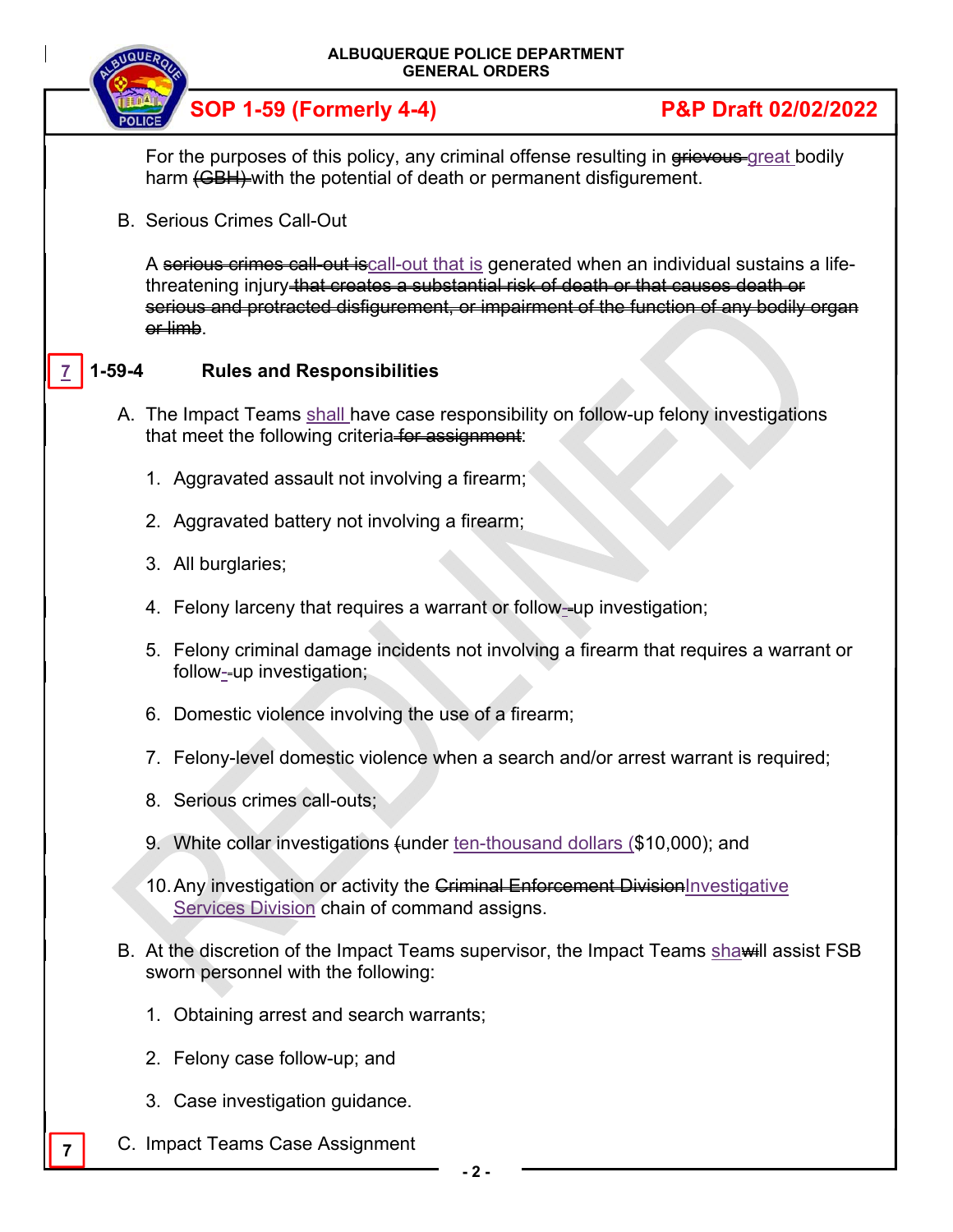**ALBUQUERQUE POLICE DEPARTMENT GENERAL ORDERS** 



-

**N/A**

**SOP 1-59 (Formerly 4-4) P&P Draft 02/02/2022**

- 1. The Impact Teams Sergeant Cases shawill be assigned by the Impact Teams **Sergeant** cases to an Impact Teams detective Detective for follow-up when the case meets initial Impact Teams case criteria as listed in Subsection 1-59-4 A.,this Standard Operating Procedure (SOP), as well as each of the following subcategories listed below:
	- a. The case holds viable investigative leads;
	- b. There is sufficient evidence to support probable cause; and
	- c. The case involves a cooperative victim who agrees to participate in prosecution.
- 2. When an Impact Teams Sergeant is evaluating cases for assignment and has consulted with the Bernalillo County Second Judicial District Attorney's Office (DA's Office) and they decline to prosecute a case prior to or after assignment, the Cease  $\overline{A}$ gent may  $\overline{A}$  be close the cased pending further leads.
- 3. For cases in which an Impact Teams Detective responds to a call-out and has consulted with the Bernalillo County Second Judicial District Attorney's DA's Office and they decline to prosecute, the case may be closed pending further leads.
- D. Call-Out Procedures/On-Call (Non-Serious Crimes Call-outs)
	- 1. For incidents that meet the criteria outlined in Subsection 1-59-4 A., this SOP, primary Impact Teams Detectives shall:
		- a. Determine  $\frac{1}{2}$  whether a call-out meets  $\frac{1}{2}$  case assignment criteria or if the case shawill be forwarded for follow--up investigation;
			- The primary Impact Teams Detective shall Respond-respond when an incident that requires obtaining an arrest warrant and/or search warrant, an immediate case follow-up, or at the direction of the affected Impact Teams supervisor.
		- b. Respond to the scene within one (1) hour upon notification if a call-out is determined; and
		- c. Notify the affected Impact Teams supervisor if the incident does not meet case assignment criteria.
	- <del>2. F</del>or incidents that do not meet case assignment criteria, the affected Impact Teams supervisor or their designees shall
	- a. Nnotify the appropriate unit sworn personnel who isare responsible for case responsibility or the call-out activation, and shall ensureing the information is captured in the **computerComputer-aided-Aided dispatch-Dispatch (CAD)** system.
- E. Field Services Bureau FSB Case Responsibility